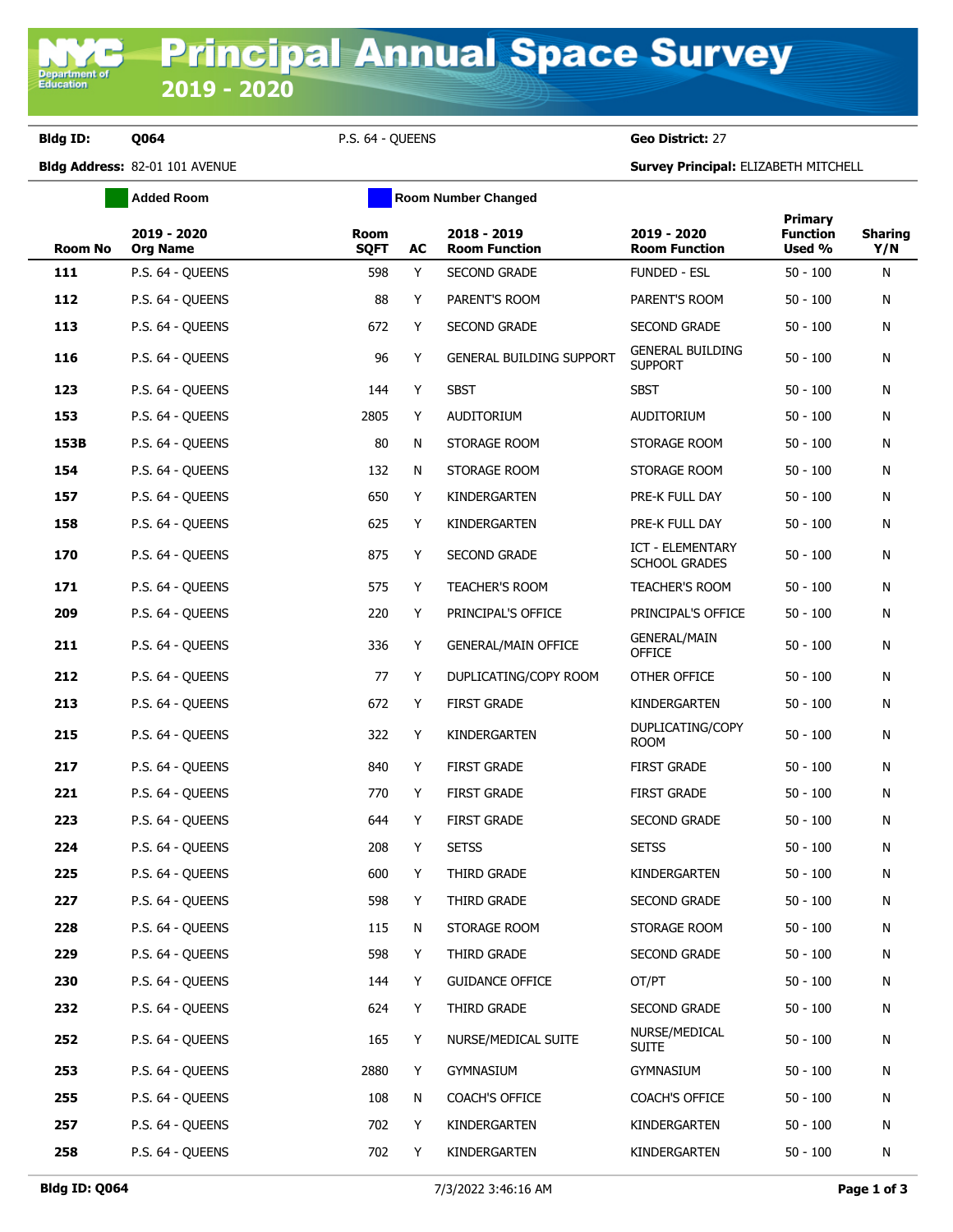Department o<br>Education

**Bldg ID: Q064** P.S. 64 - QUEENS **Geo District:** 27

**Bldg Address:** 82-01 101 AVENUE **Survey Principal:** ELIZABETH MITCHELL

|                | <b>Added Room</b><br><b>Room Number Changed</b>                                                                                                                                              |                     |    |                                     |                                                 |                                             |                       |
|----------------|----------------------------------------------------------------------------------------------------------------------------------------------------------------------------------------------|---------------------|----|-------------------------------------|-------------------------------------------------|---------------------------------------------|-----------------------|
| <b>Room No</b> | 2019 - 2020<br><b>Org Name</b>                                                                                                                                                               | Room<br><b>SQFT</b> | AC | 2018 - 2019<br><b>Room Function</b> | 2019 - 2020<br><b>Room Function</b>             | <b>Primary</b><br><b>Function</b><br>Used % | <b>Sharing</b><br>Y/N |
| 262            | P.S. 64 - QUEENS                                                                                                                                                                             | 160                 | N  | STORAGE ROOM                        | STORAGE ROOM                                    | $50 - 100$                                  | N                     |
| 263            | P.S. 64 - QUEENS                                                                                                                                                                             | 192                 | Y  | AP'S OFFICE                         | <b>AP'S OFFICE</b>                              | $50 - 100$                                  | N                     |
| 309            | P.S. 64 - OUEENS                                                                                                                                                                             | 624                 | Y  | <b>FIFTH GRADE</b>                  | <b>ICT - ELEMENTARY</b><br><b>SCHOOL GRADES</b> | $50 - 100$                                  | N                     |
| 312            | P.S. 64 - QUEENS                                                                                                                                                                             | 117                 | Y  | FUNDED - OTHER                      | STORAGE ROOM                                    | $50 - 100$                                  | N                     |
| 313            | P.S. 64 - OUEENS                                                                                                                                                                             | 572                 | Y  | <b>FIFTH GRADE</b>                  | <b>FIFTH GRADE</b>                              | $50 - 100$                                  | N                     |
| 315            | P.S. 64 - QUEENS                                                                                                                                                                             | 600                 | Y  | <b>FIFTH GRADE</b>                  | <b>FIFTH GRADE</b>                              | $50 - 100$                                  | N                     |
| 317            | P.S. 64 - OUEENS                                                                                                                                                                             | 598                 | Y  | <b>FIFTH GRADE</b>                  | <b>FIFTH GRADE</b>                              | $50 - 100$                                  | N                     |
| 321            | P.S. 64 - QUEENS                                                                                                                                                                             | 588                 | Y  | <b>SECOND GRADE</b>                 | <b>FOURTH GRADE</b>                             | $50 - 100$                                  | N                     |
| 321A           | P.S. 64 - QUEENS                                                                                                                                                                             | 294                 | Y  | <b>FOURTH GRADE</b>                 | <b>GUIDANCE OFFICE</b>                          | $50 - 100$                                  | N                     |
| 322            | P.S. 64 - QUEENS                                                                                                                                                                             | 255                 | Y  | <b>FUNDED - ESL</b>                 | <b>GUIDANCE OFFICE</b>                          | $50 - 100$                                  | N                     |
| 323            | P.S. 64 - QUEENS                                                                                                                                                                             | 624                 | Y  | <b>FOURTH GRADE</b>                 | <b>FOURTH GRADE</b>                             | $50 - 100$                                  | N                     |
| 325            | P.S. 64 - QUEENS                                                                                                                                                                             | 644                 | Y  | <b>FOURTH GRADE</b>                 | <b>FOURTH GRADE</b>                             | $50 - 100$                                  | N                     |
| 327            | P.S. 64 - QUEENS                                                                                                                                                                             | 624                 | Y  | <b>FOURTH GRADE</b>                 | ICT - ELEMENTARY<br><b>SCHOOL GRADES</b>        | $50 - 100$                                  | N                     |
| 329            | P.S. 64 - QUEENS                                                                                                                                                                             | 624                 | Y  | <b>FOURTH GRADE</b>                 | THIRD GRADE                                     | $50 - 100$                                  | N                     |
| 330            | P.S. 64 - QUEENS                                                                                                                                                                             | 600                 | Y  | <b>LIBRARY</b>                      | <b>LIBRARY</b>                                  | $50 - 100$                                  | N                     |
| 332            | P.S. 64 - QUEENS                                                                                                                                                                             | 104                 | Y  | <b>SPEECH</b>                       | STORAGE ROOM                                    | $50 - 100$                                  | N                     |
| <b>BLR</b>     | P.S. 64 - OUEENS                                                                                                                                                                             | 6580                | N  | <b>GENERAL BUILDING SUPPORT</b>     | <b>GENERAL BUILDING</b><br><b>SUPPORT</b>       | $50 - 100$                                  | N                     |
| <b>BLR-A</b>   | P.S. 64 - QUEENS                                                                                                                                                                             | 2184                | N  | STORAGE ROOM                        | STORAGE ROOM                                    | $50 - 100$                                  | N                     |
| <b>CAF</b>     | P.S. 64 - OUEENS                                                                                                                                                                             | 3052                | Y  | STUDENT CAFETERIA                   | STUDENT CAFETERIA                               | $50 - 100$                                  | N                     |
| <b>KIT</b>     | P.S. 64 - QUEENS                                                                                                                                                                             | 837                 | N  | <b>KITCHEN</b>                      | <b>KITCHEN</b>                                  | $50 - 100$                                  | N                     |
|                | How many hallway bathrooms for students are there in your building?                                                                                                                          |                     | 6  |                                     |                                                 |                                             |                       |
|                | Are any of the student bathrooms being shared by multiple schools?                                                                                                                           |                     | N  |                                     |                                                 |                                             |                       |
|                | Are all the student bathrooms open throughout the day?                                                                                                                                       |                     | Y  |                                     |                                                 |                                             |                       |
|                | Please identify the number of non-instructional spaces, not reported above, being used for<br>instructional purposes, academic intervention services, or therapeutic or counseling services: |                     | 0  |                                     |                                                 |                                             |                       |
|                | Are any of those non-instructional spaces being shared?                                                                                                                                      |                     | N  |                                     |                                                 |                                             |                       |